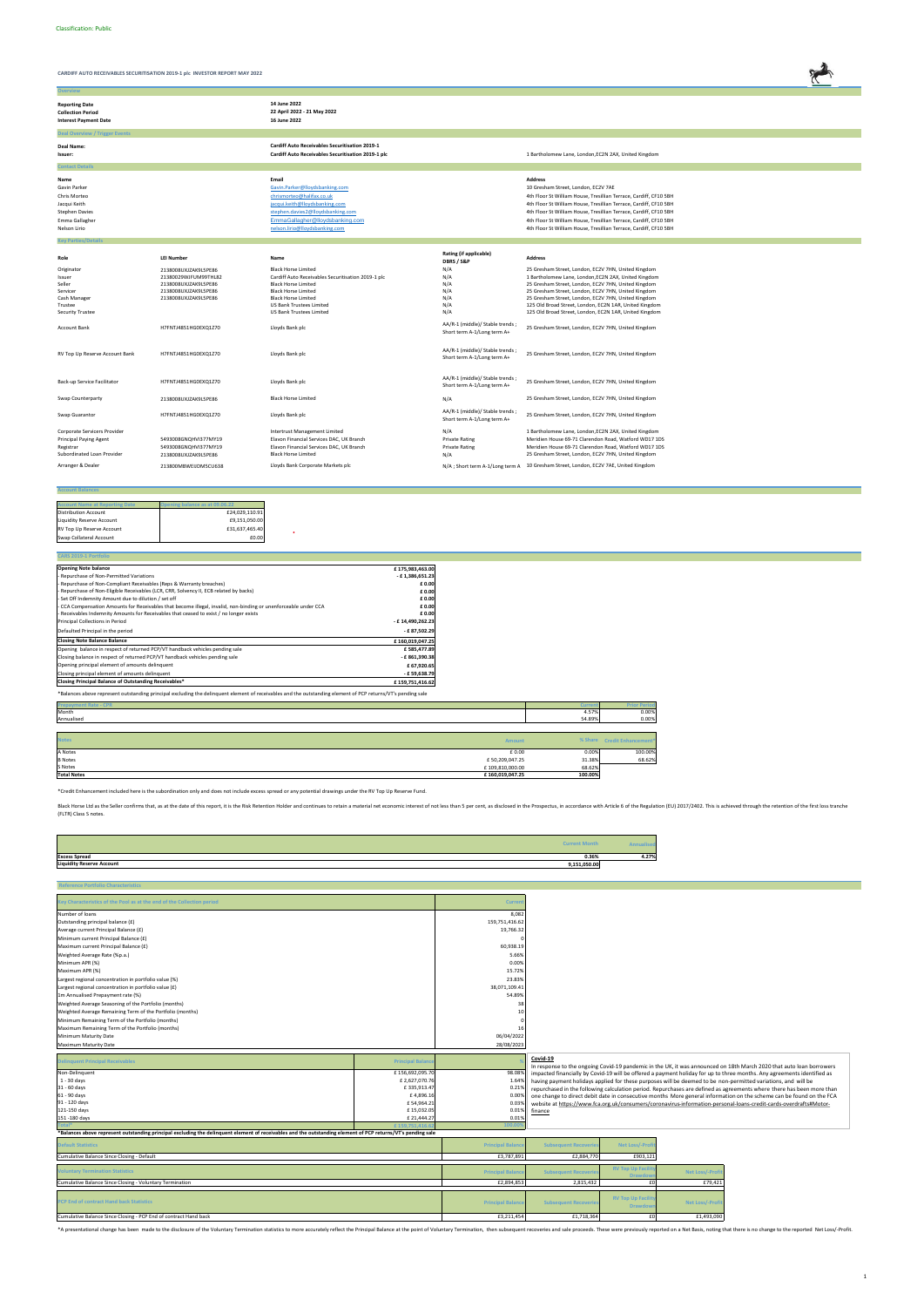| <b>Blackhorse Portfolio Data - Stratification Tables</b> |                                                                                                                                                             |                       |                           |                  |                       |
|----------------------------------------------------------|-------------------------------------------------------------------------------------------------------------------------------------------------------------|-----------------------|---------------------------|------------------|-----------------------|
| Unaudited Stratification Tables as at 21 May 2022        | Balances below represent outstanding principal excluding the delinquent element of receivables and the outstanding element of PCP returns/VT's pending sale |                       |                           |                  |                       |
|                                                          |                                                                                                                                                             |                       | <b>Current Period</b>     |                  |                       |
| <b>Contract Type</b>                                     | <b>Number</b>                                                                                                                                               |                       | Value (GBP)               |                  | <b>Balloon Amount</b> |
| Personal Contract Purchase (PCP)                         | 8,082                                                                                                                                                       | 100.00%               | 159,751,417               | 100.00%          | 138,329,539           |
|                                                          | 8,08                                                                                                                                                        | 100.00                | 159,751,417               | 100.0            |                       |
| <b>Finance Type</b>                                      |                                                                                                                                                             | <b>Current Period</b> |                           |                  |                       |
|                                                          | <b>Numbe</b>                                                                                                                                                |                       | <b>Value (GBP)</b>        |                  |                       |
| New Cars<br><b>Used Cars</b>                             | 5,181<br>2,901                                                                                                                                              | 64.11%<br>35.89%      | 124,072,177<br>35,679,239 | 77.67%<br>22.33% |                       |
|                                                          | 8,082                                                                                                                                                       | 100.00                | 159,751,417               | 100.00           |                       |
|                                                          |                                                                                                                                                             | <b>Current Period</b> |                           |                  |                       |
| <b>Geographic Distribution</b>                           | <b>Number</b>                                                                                                                                               |                       | <b>Value (GBP)</b>        |                  |                       |
| <b>GREATER LONDON</b>                                    | 841                                                                                                                                                         | 10.41%                | 19,450,529                | 12.18%           |                       |
| <b>SOUTH EAST</b><br>SOUTH WEST                          | 1,879<br>858                                                                                                                                                | 23.25%<br>10.62%      | 38,071,109<br>14,791,630  | 23.83%<br>9.26%  |                       |
| <b>EAST ANGLIA</b>                                       | 290                                                                                                                                                         | 3.59%                 | 5,437,724                 | 3.40%            |                       |
| <b>EAST MIDLANDS</b>                                     | 487                                                                                                                                                         | 6.03%                 | 9,724,543                 | 6.09%            |                       |
| <b>WEST MIDLANDS</b>                                     | 1,086                                                                                                                                                       | 13.44%                | 21,983,367                | 13.76%           |                       |
| <b>NORTHERN</b><br><b>NORTH WEST</b>                     | 542<br>1,027                                                                                                                                                | 6.71%<br>12.71%       | 10,146,190<br>19,765,326  | 6.35%<br>12.37%  |                       |
| YORKSHIRE & HUMBERSIDE                                   | 752                                                                                                                                                         | 9.30%                 | 14,716,509                | 9.21%            |                       |
| SCOTLAND                                                 | 5                                                                                                                                                           | 0.06%                 | 97,351                    | 0.06%            |                       |
| WALES<br><b>OTHER</b>                                    | 314<br>1                                                                                                                                                    | 3.89%<br>0.01%        | 5,548,175<br>18,964       | 3.47%<br>0.01%   |                       |
| <b>TOTAL</b>                                             | 8,082                                                                                                                                                       | 100.00                | 159,751,417               | 100.00           |                       |
|                                                          |                                                                                                                                                             | <b>Current Period</b> |                           |                  |                       |
| <b>Vehicle Make</b>                                      | <b>Numbe</b>                                                                                                                                                |                       | Value (GBP)               |                  |                       |
| <b>LAND ROVER</b>                                        | 3,675                                                                                                                                                       | 45.47%                | 97,059,346                | 60.76%           |                       |
| <b>JAGUAR</b>                                            | 1,967                                                                                                                                                       | 24.34%                | 39,984,865                | 25.03%           |                       |
| MERCEDES-BENZ                                            | 469                                                                                                                                                         | 5.80%                 | 6,549,968                 | 4.10%            |                       |
| VAUXHALL<br>FORD                                         | 358<br>294                                                                                                                                                  | 4.43%<br>3.64%        | 2,205,224<br>1,927,877    | 1.38%<br>1.21%   |                       |
| <b>BMW</b>                                               | 140                                                                                                                                                         | 1.73%                 | 1,821,172                 | 1.14%            |                       |
| <b>AUDI</b>                                              | 108                                                                                                                                                         | 1.34%                 | 1,479,414                 | 0.93%            |                       |
| <b>HYUNDAI</b>                                           | 172                                                                                                                                                         | 2.13%                 | 1,211,261                 | 0.76%            |                       |
| TESLA<br>VOLKSWAGEN                                      | 26<br>120                                                                                                                                                   | 0.32%<br>1.48%        | 1,135,864<br>967,390      | 0.71%<br>0.61%   |                       |
| KIA                                                      | 120                                                                                                                                                         | 1.48%                 | 928,490                   | 0.58%            |                       |
| <b>NISSAN</b>                                            | 100                                                                                                                                                         | 1.24%                 | 746,006                   | 0.47%            |                       |
| FIAT                                                     | 112                                                                                                                                                         | 1.39%                 | 559,870                   | 0.35%            |                       |
| RENAULT<br>VOLVO                                         | 62<br>22                                                                                                                                                    | 0.77%<br>0.27%        | 412,376<br>320,716        | 0.26%<br>0.20%   |                       |
| <b>CITROEN</b>                                           | 56                                                                                                                                                          | 0.69%                 | 296,938                   | 0.19%            |                       |
| SEAT                                                     | 40                                                                                                                                                          | 0.49%                 | 284,692                   | 0.18%            |                       |
| PEUGEOT                                                  | 50                                                                                                                                                          | 0.62%                 | 265,680                   | 0.17%            |                       |
| <b>HONDA</b><br>MAZDA                                    | 28<br>30                                                                                                                                                    | 0.35%<br>0.37%        | 253,579<br>252,246        | 0.16%<br>0.16%   |                       |
| <b>OTHER</b>                                             | 133                                                                                                                                                         | 1.65%                 | 1,088,442                 | 0.68%            |                       |
| <b>TOTAL</b>                                             | 8.O8                                                                                                                                                        | 100.00)               | 159,751,417               | 00.00            |                       |
|                                                          |                                                                                                                                                             | <b>Current Period</b> |                           |                  |                       |
| <b>Outstanding Principal (£)</b>                         | <b>Number</b>                                                                                                                                               |                       | Value (GBP)               |                  |                       |
| $0.0000 \le 4,999.99$                                    | 501                                                                                                                                                         | 6.20%                 | 1,902,398                 | 1.19%            |                       |
| $5,000.00 \leq 9,999.99$<br>10,000.00 <= 14,999.99       | 1,255<br>916                                                                                                                                                | 15.53%<br>11.33%      | 9,029,919<br>11,476,661   | 5.65%<br>7.18%   |                       |
| $15,000.00 \leq 19,999.99$                               | 1,329                                                                                                                                                       | 16.44%                | 23,525,121                | 14.73%           |                       |
| $20,000.00 \le 24,999.99$                                | 2,097                                                                                                                                                       | 25.95%                | 46,704,706                | 29.24%           |                       |
| $25,000.00 \le 29,999.99$                                | 678                                                                                                                                                         | 8.39%                 | 18,303,923                | 11.46%           |                       |
| $30,000.00 \le 34,999.99$<br>$35,000.00 \leq 39,999.99$  | 515<br>456                                                                                                                                                  | 6.37%<br>5.64%        | 16,803,165<br>17,017,718  | 10.52%<br>10.65% |                       |
| $40,000.00 \le 44,999.99$                                | 199                                                                                                                                                         | 2.46%                 | 8,442,237                 | 5.28%            |                       |
| $45,000.00 \le 49,999.99$                                | 112                                                                                                                                                         | 1.39%                 | 5,288,634                 | 3.31%            |                       |
| $50,000.00 \le 54,999.99$                                | 21<br>$\overline{2}$                                                                                                                                        | 0.26%<br>0.02%        | 1,084,760                 | 0.68%<br>0.07%   |                       |
| 55,000.00 <= 59,999.99<br>$60,000.00 \le 64,999.99$      | $\mathbf 1$                                                                                                                                                 | 0.01%                 | 111,235<br>60,938         | 0.04%            |                       |
| $65,000.00 \le 69,999.99$                                | 0                                                                                                                                                           | 0.00%                 | 0                         | 0.00%            |                       |
| $70,000.00 \le 74,999.99$                                | $\mathsf 0$                                                                                                                                                 | 0.00%                 | 0                         | 0.00%            |                       |
| $75,000.00 \le 80,000.00$                                | 0                                                                                                                                                           | 0.00%                 | 0<br>159,751,417          | 0.00%<br>100.00  |                       |
|                                                          | 8,082                                                                                                                                                       | 100.00                |                           |                  |                       |
| <b>Seasoning (months)</b>                                |                                                                                                                                                             | <b>Current Period</b> |                           |                  |                       |
| $01 - 12$                                                | <b>Number</b><br>$\mathsf 0$                                                                                                                                | 0.00%                 | Value (GBP)<br>$\pmb{0}$  | 0.00%            |                       |
| 13-24                                                    | $\,$ 1                                                                                                                                                      | 0.01%                 | $\pmb{0}$                 | 0.00%            |                       |
| 25-36                                                    | 2,606                                                                                                                                                       | 32.24%                | 53,884,918                | 33.73%           |                       |
| 37-48<br>49-60                                           | 5,474<br>1                                                                                                                                                  | 67.73%<br>0.01%       | 105,866,498<br>$\pmb{0}$  | 66.27%<br>0.00%  |                       |
| <b>TOTA</b>                                              | 8,082                                                                                                                                                       | 100.009               | 159,751,417               | 100.00           |                       |
|                                                          |                                                                                                                                                             | <b>Current Period</b> |                           |                  |                       |
| <b>Remaining Term (months)</b>                           | <b>Number</b>                                                                                                                                               |                       | Value (GBP)               |                  |                       |
| $01 - 12$                                                | 6,040                                                                                                                                                       | 74.73%                | 117,011,133               | 73.25%           |                       |
| 13-24                                                    | 2,042                                                                                                                                                       | 25.27%                | 42,740,284                | 26.75%           |                       |
| 25-36<br>37-48                                           | $\pmb{0}$<br>$\pmb{0}$                                                                                                                                      | 0.00%<br>0.00%        | 0<br>0                    | 0.00%<br>0.00%   |                       |
| 49-60                                                    | 0                                                                                                                                                           | 0.00%                 | 0                         | 0.00%            |                       |
| 61 MONTHS                                                | 0                                                                                                                                                           | 0.00%                 | 0                         | 0.00%            |                       |
| <b>TOTA</b>                                              | 8,082                                                                                                                                                       | 100.00%               | 159,751,417               | 100.00           |                       |
| <b>Yield Distribution</b>                                |                                                                                                                                                             | <b>Current Period</b> |                           |                  |                       |
|                                                          | <b>Number</b>                                                                                                                                               |                       | Value (GBP)               |                  |                       |
| <b>INTEREST FREE</b><br>$0.01\% - 0.99\%$                | 728<br>$\pmb{0}$                                                                                                                                            | 9.01%<br>0.00%        | 9,892,617<br>$\pmb{0}$    | 6.19%<br>0.00%   |                       |
| 1.00% - 1.99%                                            | 3                                                                                                                                                           | 0.04%                 | 104,820                   | 0.07%            |                       |
| 2.00% - 2.99%                                            | 17                                                                                                                                                          | 0.21%                 | 580,334                   | 0.36%            |                       |
| 3.00% - 3.99%                                            | 711                                                                                                                                                         | 8.80%                 | 19,140,644                | 11.98%           |                       |
| 4.00% - 4.99%<br>5.00% - 5.99%                           | 680<br>2,963                                                                                                                                                | 8.41%<br>36.66%       | 15,920,352<br>70,065,397  | 9.97%<br>43.86%  |                       |
| 6.00% - 6.99%                                            | 929                                                                                                                                                         | 11.49%                | 20,180,180                | 12.63%           |                       |
| 7.00% - 7.99%                                            | 471                                                                                                                                                         | 5.83%                 | 6,304,662                 | 3.95%            |                       |
| 8.00% - 8.99%                                            | 299                                                                                                                                                         | 3.70%                 | 3,951,343                 | 2.47%            |                       |
| 9.00% - 9.99%<br>10.00% - 10.99%                         | 720<br>380                                                                                                                                                  | 8.91%<br>4.70%        | 7,873,676<br>4,198,446    | 4.93%<br>2.63%   |                       |
| 11.00% - 11.99%                                          | 77                                                                                                                                                          | 0.95%                 | 784,658                   | 0.49%            |                       |
| 12.00% - 12.99%                                          | 79                                                                                                                                                          | 0.98%                 | 597,443                   | 0.37%            |                       |
| 13.00% - 13.99%<br>14.00% - 14.99%                       | 19<br>5                                                                                                                                                     | 0.24%                 | 126,986                   | 0.08%<br>0.02%   |                       |
| 15.00% - 15.99%                                          | 1                                                                                                                                                           | 0.06%<br>0.01%        | 26,325<br>3,535           | 0.00%            |                       |

**TOTAL 8,082 100.00% 159,751,417 100.00%**

| <b>Balloon Amount (£)</b>  | <b>Number</b> | %       | Value (GBP) |         |
|----------------------------|---------------|---------|-------------|---------|
| <b>NO BALLOON</b>          | 0             | 0       | 0           | 0       |
| $0.01 \le 2,000.00$        | 18            | 0.22%   | 52,381      | 0.03%   |
| $2,000.00 \leq 3,999.99$   | 536           | 6.63%   | 2,348,012   | 1.47%   |
| $4,000.00 \leq 5,999.99$   | 717           | 8.87%   | 4,605,120   | 2.88%   |
| $6,000.00 \leq 7,999.99$   | 471           | 5.83%   | 4,188,090   | 2.62%   |
| $8,000.00 \leq 9,999.99$   | 390           | 4.83%   | 4,371,784   | 2.74%   |
| $10,000.00 \le 11,999.99$  | 406           | 5.02%   | 5,530,237   | 3.46%   |
| $12,000.00 \leq 13,999.99$ | 467           | 5.78%   | 7,294,644   | 4.57%   |
| $14,000.00 \leq 15,999.99$ | 544           | 6.73%   | 9,685,327   | 6.06%   |
| $16,000.00 \leq 17,999.99$ | 688           | 8.51%   | 13,752,733  | 8.61%   |
| $18,000.00 \leq 19,999.99$ | 1,153         | 14.27%  | 25,242,143  | 15.80%  |
| $20,000.00 \le 21,999.99$  | 824           | 10.20%  | 19,459,334  | 12.18%  |
| $22,000.00 \le 23,999.99$  | 387           | 4.79%   | 10,026,548  | 6.28%   |
| $24,000.00 \le 25,999.99$  | 172           | 2.13%   | 4,903,610   | 3.07%   |
| $26,000.00 \le 27,999.99$  | 197           | 2.44%   | 6,143,979   | 3.85%   |
| $28,000.00 \le 29,999.99$  | 180           | 2.23%   | 5,946,085   | 3.72%   |
| $30,000.00 \leq 31,999.99$ | 184           | 2.28%   | 6,370,032   | 3.99%   |
| $32,000.00 \leq 33,999.99$ | 216           | 2.67%   | 7,850,783   | 4.91%   |
| 34,000.00 <= 35,999.99     | 223           | 2.76%   | 8,625,447   | 5.40%   |
| $36,000.00 \leq 37,999.99$ | 104           | 1.29%   | 4,228,734   | 2.65%   |
| $38,000.00 \leq 39,999.99$ | 90            | 1.11%   | 3,879,217   | 2.43%   |
| $>= 40,000.00$             | 115           | 1.42%   | 5,247,176   | 3.28%   |
| <b>TOTAL</b>               | 8,082         | 100.00% | 159,751,417 | 100.00% |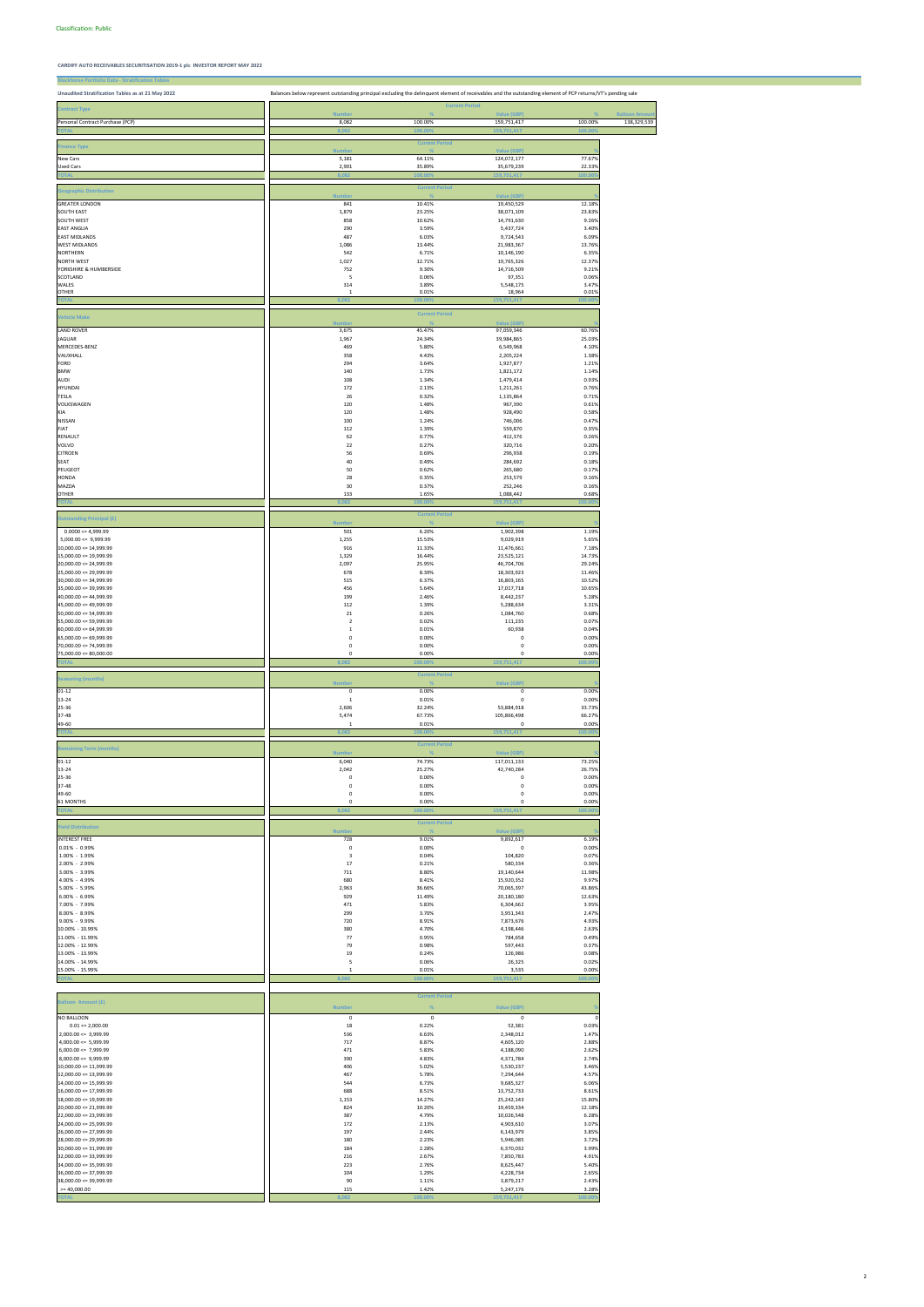#### **Notes in Issue as at 16 June 2022**

**Ratings**

| <b>Blackhorse Portfolio Data - Stratification Tables</b>     |                         |                       |             |         |
|--------------------------------------------------------------|-------------------------|-----------------------|-------------|---------|
| Unaudited Stratification Tables as at 21 May 2022 - (cont'd) |                         |                       |             |         |
| PCP Balloon as a % of Original Balance                       |                         | <b>Current Period</b> |             |         |
|                                                              | <b>Number</b>           | %                     | Value (GBP) |         |
| $0.000 - 9.999$                                              | 6                       | 0.07%                 | 28,465      | 0.02%   |
| 9.999 - 19.999                                               | $\overline{4}$          | 0.05%                 | 40,920      | 0.03%   |
| 19.999 - 29.999                                              | 106                     | 1.31%                 | 756,430     | 0.47%   |
| 29.999 - 39.999                                              | 1,117                   | 13.82%                | 10,413,144  | 6.52%   |
| 39.999 - 49.999                                              | 2,079                   | 25.72%                | 33,126,914  | 20.74%  |
| 49.999 - 59.999                                              | 2,604                   | 32.22%                | 59,042,716  | 36.96%  |
| 59.999 - 69.999                                              | 1,536                   | 19.01%                | 39,456,626  | 24.70%  |
| 69.999 - 79.999                                              | 475                     | 5.88%                 | 13,061,597  | 8.18%   |
| 79.999 - 89.999                                              | 88                      | 1.09%                 | 2,249,473   | 1.41%   |
| 89.999 - 99.999                                              | 60                      | 0.74%                 | 1,391,709   | 0.87%   |
| 100.000                                                      | $\overline{7}$          | 0.09%                 | 183,423     | 0.11%   |
| <b>TOTAL</b>                                                 | 8,082                   | 100.00%               | 159,751,417 | 100.00% |
|                                                              |                         |                       |             |         |
| <b>PCP Quarter of Maturity Distribution</b>                  |                         | <b>Current Period</b> |             |         |
|                                                              | <b>Number</b>           | %                     | Value (GBP) |         |
| Q4 2021                                                      | $\pmb{0}$               | 0.00%                 | $\mathsf 0$ | 0.00%   |
| Q1 2022                                                      | $\mathbf 0$             | 0.00%                 | $\mathbf 0$ | 0.00%   |
| Q2 2022                                                      | 340                     | 4.21%                 | 6,738,807   | 4.22%   |
| Q3 2022                                                      | 901                     | 11.15%                | 15,785,987  | 9.88%   |
| Q4 2022                                                      | 1,825                   | 22.58%                | 35,327,742  | 22.11%  |
| Q1 2023                                                      | 2,024                   | 25.04%                | 38,818,822  | 24.30%  |
| Q2 2023                                                      | 2,526                   | 31.25%                | 52,411,915  | 32.81%  |
| Q3 2023                                                      | 466                     | 5.77%                 | 10,668,144  | 6.68%   |
| Q4 2023                                                      | $\mathbf 0$             | 0.00%                 | 0           | 0.00%   |
| <b>Total</b>                                                 | 8,082                   | 100.00%               | 159,751,417 | 100.00% |
|                                                              |                         |                       |             |         |
| <b>Distribution by Fuel Type</b>                             |                         | <b>Current Period</b> |             |         |
|                                                              | <b>Number</b>           | %                     | Value (GBP) |         |
| PETROL                                                       | 2,509                   | 31.04%                | 34,759,626  | 21.76%  |
| DIESEL                                                       | 5,441                   | 67.32%                | 119,906,646 | 75.06%  |
| PETROL / LPG                                                 | $\mathbf 0$             | 0.00%                 | $\mathsf 0$ | 0.00%   |
| <b>ELECTRIC</b>                                              | 61                      | 0.75%                 | 2,597,293   | 1.63%   |
| PETROL / BIO-ETHANOL                                         | $\mathbf 0$             | 0.00%                 | $\pmb{0}$   | 0.00%   |
| PETROL / CNG                                                 | $\mathbf 0$             | 0.00%                 | $\mathbf 0$ | 0.00%   |
| PETROL / ELECTRIC HYBRID                                     | 12                      | 0.15%                 | 145,334     | 0.09%   |
| <b>RANGE EXTENDER</b>                                        | $\,$ 1                  | 0.01%                 | $\mathbf 0$ | 0.00%   |
| PETROL / PLUG-IN ELECTRIC HYBRID                             | 55                      | 0.68%                 | 2,296,011   | 1.44%   |
| DIESEL / ELECTRIC HYBRID                                     | $\overline{\mathbf{3}}$ | 0.04%                 | 46,507      | 0.03%   |
| DIESEL / PLUG-IN ELECTRIC HYBRID                             | $\mathbf 0$             | 0.00%                 | $\pmb{0}$   | 0.00%   |
| <b>OTHER</b>                                                 | $\mathbf 0$             | 0.00%                 | 0           | 0.00%   |
| <b>TOTAL</b>                                                 | 8,082                   | 100.00%               | 159,751,417 | 100.00% |
|                                                              |                         |                       |             |         |

### **Rating Triggers**

| <b>Series Name</b>                | <b>Class A</b>    | <b>Class B</b>         | <b>Class S</b>    | <b>Total</b>      |
|-----------------------------------|-------------------|------------------------|-------------------|-------------------|
| <b>Issue Date</b>                 | 04 December 2019  | 04 December 2019       | 04 December 2019  |                   |
| <b>ISIN</b>                       | XS2061883752      | XS2061883836           | N/A               |                   |
| <b>Stock Exchange Listing</b>     | LSE               | LSE                    | N/A               |                   |
| Rating at Issue - S&P/DBRS        | AAA / AAA (sf)    | A (sf) / AA (low) (sf) | Unrated           |                   |
| Current Rating - S&P/DBRS         | AAA / AAA (sf)    | AA (sf) / AAA (sf)     | Unrated           |                   |
| Currency                          | GBP               | GBP                    | GBP               | GBF               |
| Original Issue Size               | £424,000,000.00   | £76,260,000.00         | £109,810,000.00   | £610,070,000.00   |
| Note Factor                       | 0.00000000        | 0.65839296             | 1.00000000        | 0.26229621        |
| <b>Outstanding Amount (GBP)</b>   | £0.00             | £50,209,047.25         | £109,810,000.00   | £160,019,047.25   |
| <b>Final Maturity Date</b>        | 04 September 2025 | 04 September 2025      | 04 September 2025 |                   |
| Interest Rate (Fixed) applicable  | N/A               | N/A                    | 4.0%              |                   |
| Compounded Daily SONIA applicable | 0.93965%          | 0.93965%               | N/A               |                   |
| Margin                            | 0.63000%          | 2.250%                 | N/A               |                   |
| Interest Rate applicable          | 1.56965%          | 3.18965%               | N/A               |                   |
| <b>Balance Before Payment</b>     | £0.00             | £66,173,463.00         | £109,810,000.00   | £175,983,463.00   |
| <b>Principal Redemption</b>       | £0.00             | $-£15,964,415.75$      | £0.00             | $-£15,964,415.75$ |
| <b>Balance After Payment</b>      | £0.00             | £50,209,047.25         | £109,810,000.00   | £160,019,047.25   |
| <b>Interest Amount Payable</b>    | £0.00             | £179,265.09            | £366,033.33       | £545,298.42       |

\* Will instead apply to Black Horse Limited (as Swap Counterparty) if at a later date it obtains the required ratings.

\*\* Applies as long as the Collateral Option applicable is "Strong"

| Counterparty                                                                                                                                 | Role                | <b>Current Rating</b>                 |                                                                       |                                                                                                 | <b>Required Rating</b><br><b>Consequences</b>                                                    |                                                                                                                                                                                                                                                                                                                                                 |                | Met (Yes (Y)/No (N)) |
|----------------------------------------------------------------------------------------------------------------------------------------------|---------------------|---------------------------------------|-----------------------------------------------------------------------|-------------------------------------------------------------------------------------------------|--------------------------------------------------------------------------------------------------|-------------------------------------------------------------------------------------------------------------------------------------------------------------------------------------------------------------------------------------------------------------------------------------------------------------------------------------------------|----------------|----------------------|
|                                                                                                                                              |                     | <b>S&amp;P</b>                        | <b>DBRS</b>                                                           | <b>S&amp;P</b>                                                                                  | <b>DBRS</b>                                                                                      |                                                                                                                                                                                                                                                                                                                                                 | <b>S&amp;P</b> | <b>DBRS</b>          |
| Lloyds Bank plc (LEI:<br>H7FNTJ4851HG0EXQ1Z70)                                                                                               | <b>Account Bank</b> | Short term A-1; Long term A+          | AA; R-1 (middle); Stable trends                                       | Long term issuer rating below A                                                                 | Long term issuer rating below<br>A or long term critical<br>obligations rating below A<br>(high) | Within 60 days from the downgrade below the<br>minimum rating open substitute accounts at a<br>suitable Qualified Institution and transfer all funds<br>standing to the credit of the accounts to the<br>substitute accounts.                                                                                                                   |                |                      |
| Lloyds Bank plc (LEI:<br>H7FNTJ4851HG0EXQ1Z70)                                                                                               | Back Up Facilitator | Short term A-1; Long term A+          | AA; R-1 (middle); Stable trends                                       | Long term issuer rating below BBB-                                                              | Long term issuer rating below<br>BBB (low)                                                       | The Servicer (with the assistance of the Back-Up<br>Facilitator) will appoint a back-up servicer                                                                                                                                                                                                                                                |                |                      |
|                                                                                                                                              |                     |                                       |                                                                       | Initial rating trigger: Long term<br>issuer rating of Swap Guarantor <sup>®</sup><br>below A-** | Initial rating trigger: Long term<br>issuer rating of Swap<br>Guarantor* below A                 | First trigger: Requirement for Swap Counterparty to<br>post collateral, or transfer rights and obligations to<br>a replacement swap provider, or obtain a guarantee<br>from a guarantor that satisfies the minimum rating<br>or take such other actions to maintain the rating of<br>the notes.                                                 |                |                      |
| Black Horse Limited (LEI:<br>2138008UXJZAK9L5PE86) / Lloyds Bank plc Swap Provider / Swap Guarantor<br>Guarantor (LEI: H7FNTJ4851HG0EXQ1Z70) |                     | N/A / Short term A-1; Long term<br>A+ | N/A / AA; R-1 (middle); Stable trends Subsequent rating trigger: Long | term issuer rating of Swap<br>Guarantor* below BBB+**                                           | Subsequent rating trigger:<br>Long term issuer rating of<br>Swap Guarantor* below BBB            | Second trigger: Requirement for Swap Counterparty<br>to transfer rights and obligations to a replacement<br>swap provider, or obtain a guarantee from a<br>guarantor that satisfies the minimum rating or take<br>such other actions to maintain the rating of the<br>notes and to increase the amount of collateral<br>posted in the meantime. |                |                      |

3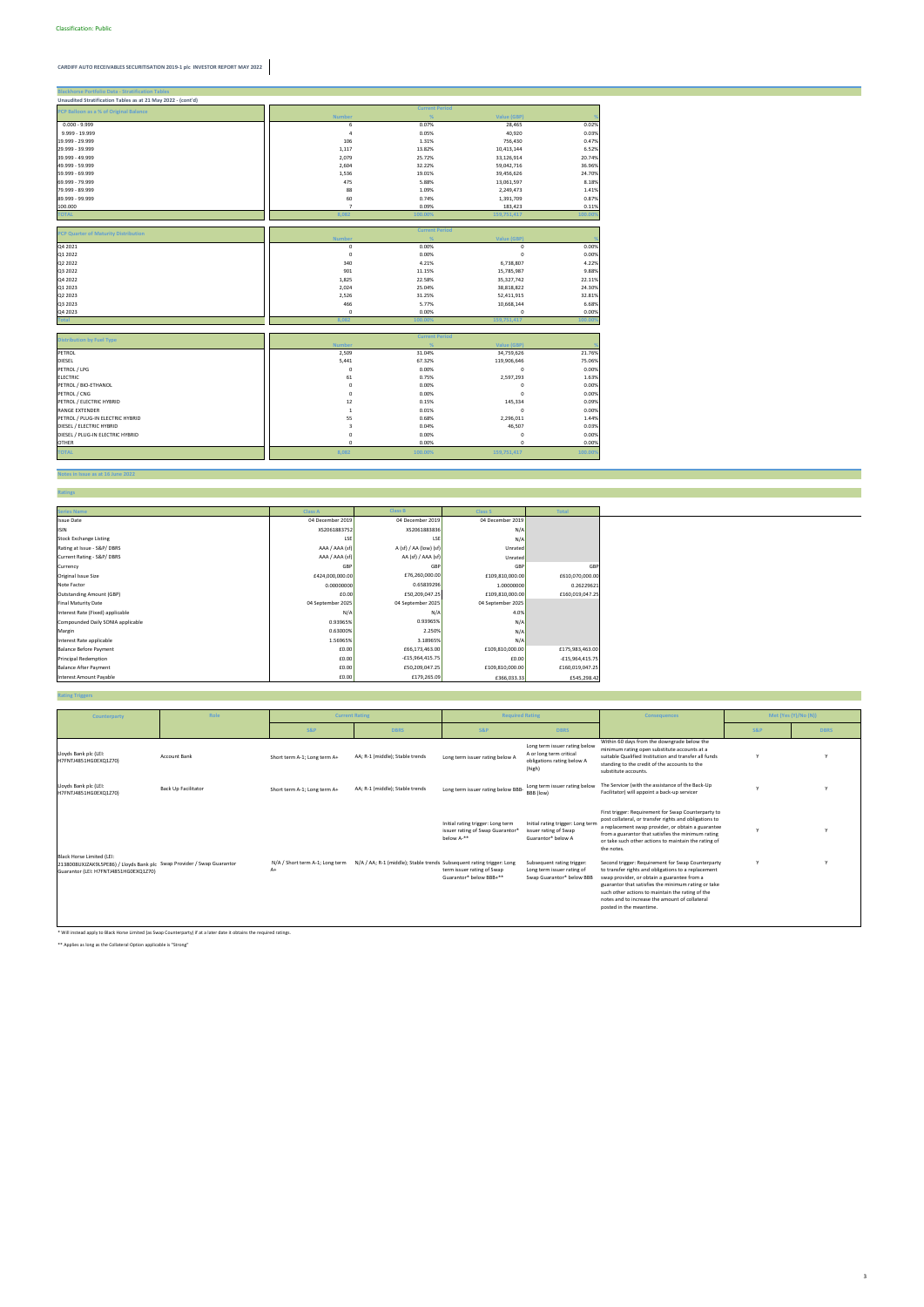| <b>Available Interest Collections</b>                                                                                   |                 |
|-------------------------------------------------------------------------------------------------------------------------|-----------------|
| <b>Interest Collections</b>                                                                                             | 767,814.40      |
| Recoveries                                                                                                              | 157.663.75      |
| Bank interest income (on the Distribution Account and Liquidity Reserve Account)                                        |                 |
| Income from Authorised Investments                                                                                      |                 |
| Amounts available from the Liquidity Reserve Fund                                                                       |                 |
| Remaining Interest Collections Shortfall (from available principal collections)                                         |                 |
| Amounts received from the Swap Counterparty (if any)                                                                    | 19,114.79       |
| Amounts available to Issuer from the RV Top Up Reserve Account                                                          |                 |
| Any surplus following repurchase of final receivables related to the exercise of call options                           |                 |
| Any revenue collections that have not been applied on the immediately preceding IPD                                     |                 |
| Any interest element of repurchased receivables (e.g. MODAGs and any R&W buy-outs)                                      | 7,171.03        |
| Any Revenue Collections that have not been applied above                                                                |                 |
| <b>Total Available Interest Collections</b>                                                                             | 951,763.97      |
|                                                                                                                         |                 |
| <b>Application of Available Interest Collections</b>                                                                    |                 |
| <b>Total Available Revenue Collections</b>                                                                              | 951,763.97      |
| Retained Amount to issuer (profit)                                                                                      | (916.66)        |
| Amounts due (pro rata and pari passu) to:                                                                               |                 |
| the Security Trustee                                                                                                    |                 |
| the Trustee                                                                                                             |                 |
| Amounts due to Paying Agent & the Registrar                                                                             |                 |
| Amounts due to the Swap Counter Party                                                                                   |                 |
| Amounts due to third party creditors for Issuers expenses (<=£20k)                                                      | ÷,              |
| Amounts due to Transaction Parties (pro rata and pari passu)                                                            |                 |
| Amounts due to Cash Manager                                                                                             | (833.33)        |
| Amounts due to Servicer                                                                                                 | (133, 126.18)   |
| Amounts due to Corporate Servicer Provider                                                                              |                 |
| Amounts due to the Account Bank                                                                                         | (59.96)         |
| Amounts due to the RV Top Up Reserve Account Bank                                                                       |                 |
| Amounts due to Back-Up Facilitator                                                                                      |                 |
| Amounts due to Auditors and other professional advisors                                                                 | ÷.              |
| Amounts due for Administrator Incentive Fee                                                                             |                 |
| Class A Note Interest                                                                                                   |                 |
| Class B Note Interest                                                                                                   | (179, 265.09)   |
| Replenish Liquidity Reserve Fund to the Liquidity Reserve Fund Required Amount                                          |                 |
| Replenish Principal Deficiency Ledger                                                                                   | (87, 502.29)    |
| Payment of any shortfall of interest in respect of the RV Top Up Reserve Loan                                           | (27, 936.92)    |
| Repayment of RV Top Up Reserve Loan in respect of any amounts drawn by the Issuer from the RV Top Up Reserve Fund       |                 |
| Class S Note Interest                                                                                                   | (366, 033.33)   |
| Swap Counterparty Subordinated amounts                                                                                  |                 |
| Other amounts owed by the Issuer under the transaction documents                                                        |                 |
| Interest due and payable to the Subordinated Loan Provider (in respect of Liquidity Reserve and Expense Loan only)      | (7,880.07)      |
| Repayment of Principal on the Subordinated Loan to the Subordinated Loan Provider (in respect of the Expense Loan only) |                 |
| Deferred purchase price to the seller                                                                                   | (148, 210.14)   |
| <b>Total</b>                                                                                                            |                 |
|                                                                                                                         |                 |
| <b>Available Principal Collections</b><br><b>Principal Collections</b>                                                  | 6,439,777.74    |
| Unscheduled Principal Collections (Prepayments)                                                                         | 8,050,484.49    |
| Amounts credited from Principal Deficiency Ledger                                                                       | 87,502.29       |
| Principal Collections not applied on immediately preceding IPD                                                          |                 |
| Principal element of any repurchased receivables (e.g. MODAGs and any R&W buy-outs)                                     | 1,386,651.23    |
| Any Principal Collections that have not been applied above                                                              |                 |
| Total                                                                                                                   | 15,964,415.75   |
|                                                                                                                         |                 |
| <b>Application of Available Principal Collections</b>                                                                   |                 |
| <b>Available Principal Collections</b>                                                                                  | 15,964,415.75   |
| Interest Collections Shortfall                                                                                          |                 |
| Class A Notes Principal Amount until paid in full                                                                       |                 |
| Class B Notes Principal Amount until paid in full                                                                       | (15,964,415.75) |
|                                                                                                                         |                 |

| Payment of any shortfall of interest in respect of the RV Top Up Reserve Loan                                           | (27, 936.92)    |  |
|-------------------------------------------------------------------------------------------------------------------------|-----------------|--|
| Repayment of RV Top Up Reserve Loan in respect of any amounts drawn by the Issuer from the RV Top Up Reserve Fund       |                 |  |
| Class S Note Interest                                                                                                   | (366, 033.33)   |  |
| Swap Counterparty Subordinated amounts                                                                                  |                 |  |
| Other amounts owed by the Issuer under the transaction documents                                                        |                 |  |
| Interest due and payable to the Subordinated Loan Provider (in respect of Liquidity Reserve and Expense Loan only)      | (7,880.07)      |  |
| Repayment of Principal on the Subordinated Loan to the Subordinated Loan Provider (in respect of the Expense Loan only) |                 |  |
|                                                                                                                         |                 |  |
| Deferred purchase price to the seller                                                                                   | (148, 210.14)   |  |
| Total                                                                                                                   |                 |  |
| <b>Available Principal Collections</b>                                                                                  |                 |  |
| <b>Principal Collections</b>                                                                                            | 6,439,777.74    |  |
| Unscheduled Principal Collections (Prepayments)                                                                         | 8,050,484.49    |  |
| Amounts credited from Principal Deficiency Ledger                                                                       | 87,502.29       |  |
| Principal Collections not applied on immediately preceding IPD                                                          |                 |  |
| Principal element of any repurchased receivables (e.g. MODAGs and any R&W buy-outs)                                     | 1,386,651.23    |  |
| Any Principal Collections that have not been applied above                                                              |                 |  |
| <b>Total</b>                                                                                                            | 15,964,415.75   |  |
|                                                                                                                         |                 |  |
| <b>Application of Available Principal Collections</b>                                                                   |                 |  |
| <b>Available Principal Collections</b>                                                                                  | 15,964,415.75   |  |
| Interest Collections Shortfall                                                                                          |                 |  |
| Class A Notes Principal Amount until paid in full                                                                       |                 |  |
| Class B Notes Principal Amount until paid in full                                                                       | (15,964,415.75) |  |
| Class S Notes Principal Amount until paid in full                                                                       |                 |  |
| Any remaining principal collections to the Available Interest Collections                                               |                 |  |
| Total                                                                                                                   |                 |  |
|                                                                                                                         |                 |  |
| <b>Liquidity Reserve Fund</b>                                                                                           |                 |  |
| Liquidity Reserve Fund Required Amount                                                                                  | 9,151,050.00    |  |
| Liquidity Reserve Fund Opening Balance                                                                                  | 9,151,050.00    |  |
| Net Credits/Debits on IPD                                                                                               |                 |  |
| <b>Closing Balance</b>                                                                                                  | 9,151,050.00    |  |
|                                                                                                                         |                 |  |
| <b>RV Top Up Reserve Fund</b>                                                                                           |                 |  |
| RV Top Up Reserve Required Amount at start of period                                                                    | 31,637,466.76   |  |
| RV Top Up Reserve Drawn Amounts used as Available Interest Receipts in Period                                           | a.              |  |
| RV Top Up Reserve Drawn Amounts released to Subordinated Loan Provider to repay RV Top Up Reserve Loan in Period        | (2,588,263.54)  |  |
| <b>Closing Balance</b>                                                                                                  | 29,049,203.22   |  |
|                                                                                                                         |                 |  |
| Principal Deficiency Ledger *                                                                                           |                 |  |
| <b>Opening Balance</b>                                                                                                  |                 |  |
| Debit                                                                                                                   | 87,502.29       |  |
| Credit                                                                                                                  | (87, 502.29)    |  |
| <b>Closing Balance</b>                                                                                                  |                 |  |
|                                                                                                                         |                 |  |

\*Applicable first to the Class S Note Sub-PDL until the debit balance on such sub-ledger equals the Principal Amount outstanding of the Class S Notes, then the Class B Note Sub-PDL until the debit balance on such sub-ledge

| <b>Event</b>                          | <b>Test</b>                                                                                                                                                                                                                                                                                                                                                                                                                                                                                                                                                                                                                                                                                                                                                                                                                                                                                                                                                                                                                                                                                                                                                                                                    | <b>Consequence</b>                                                                                                                                                                                                                                                                             | <b>Occurrence</b> |
|---------------------------------------|----------------------------------------------------------------------------------------------------------------------------------------------------------------------------------------------------------------------------------------------------------------------------------------------------------------------------------------------------------------------------------------------------------------------------------------------------------------------------------------------------------------------------------------------------------------------------------------------------------------------------------------------------------------------------------------------------------------------------------------------------------------------------------------------------------------------------------------------------------------------------------------------------------------------------------------------------------------------------------------------------------------------------------------------------------------------------------------------------------------------------------------------------------------------------------------------------------------|------------------------------------------------------------------------------------------------------------------------------------------------------------------------------------------------------------------------------------------------------------------------------------------------|-------------------|
| <b>Servicer Termination Events</b>    | (a) the Servicer fails to direct (or to procure the direction of) any movement of Collections, and such failure has<br>continued un-remedied for a period of 5 Business Days, unless: (i) the failure was caused by an event outside the<br>Servicer's control and does not continue for more than 10 Business Days; or (ii) the failure relates to an amount no<br>greater than 0.05% of the aggregate Principal Amount Outstanding of all Notes and does not continue for more than 90<br>days after such failure; or<br>(b) the Servicer (i) fails to observe or perform any of its covenants and obligations and such failure results in a material<br>adverse effect on the Purchased Receivables and continues un-remedied for a period of 60 days or (ii) fails to maintain<br>its FSMA authorisation or any other regulatory licence or approval required and such failure continues un-remedied for a<br>period of 60 days; or<br>(c) the occurrence of an Insolvency Event in relation to the Servicer; or<br>(d) any of the warranties given by the Servicer prove to be untrue, incomplete or inaccurate and such default (if capable<br>of remedy) continues un-remedied for a period of 60 days. | Termination of appointment of Servicer.                                                                                                                                                                                                                                                        | N                 |
| <b>Cash Manager Termination Event</b> | (a) default is made by the Cash Manager in the payment due and payable by it and such default continues un-remedied Termination of the appointment of the Cash Manager.<br>for a period of 5 Business Days; or<br>(b) default is made by the Cash Manager in the performance or observance of any of its other covenants and obligations<br>and such default continues un-remedied for a period of 60 days; or<br>(c) an Insolvency Event with respect to the Cash Manager occurs; or<br>(d) a FATCA Deduction is imposed on any payment made by the Cash Manager, which cannot be avoided by reasonable<br>measures.                                                                                                                                                                                                                                                                                                                                                                                                                                                                                                                                                                                          |                                                                                                                                                                                                                                                                                                | N                 |
| <b>Perfection Events</b>              | (a) the Seller (or the Servicer on behalf of the Seller) fails to pay any sum due from it to the Issuer within 5 Business Days, A number of perfection acts may occur, including:<br>and such failure is not remedied within the earlier of 10 Business Days; or<br>(b) the Seller being required to perfect the Issuer's legal title to the Purchased Receivables by an order of a court of<br>competent jurisdiction or by any regulatory authority of which the Seller is a member or any organisation with whose<br>instructions it is customary for the Seller to comply; or<br>(c) it becoming necessary by law to perfect the Issuer's legal title to the Purchased Receivables; or<br>(d) the Seller calling for perfection by serving notice in writing to that effect on the Issuer and the Security Trustee; or<br>(e) the occurrence of an Insolvency Event in respect of the Seller; or<br>(f) the occurrence of a Severe Deterioration Event in respect of the Seller; or<br>(g) it becoming necessary for enforcement of the Issuer's rights.                                                                                                                                                   | (a) Customers being notified of the sale of the Purchased<br>Receivables to the Issuer;<br>(b) legal title to the Portfolio being transferred to the Issuer; and<br>(c) Customers being directed to pay amounts outstanding in<br>respect of the Purchased Receivables directly to the Issuer. | N                 |
| <b>Events of Default</b>              | (a) the Issuer fails to pay interest due on Notes of the Controlling Class within 5 business days of its due date;<br>(b) the Issuer fails to pay the principal amount of a Class of Notes in full on its Final Legal Maturity Date;<br>(c) the Issuer breaches its obligations and such breach has a Material Adverse Effect and is (a) incapable of remedy or (b)<br>if capable of remedy, remains un-remedied for 60 calendar days;<br>(d) the Security granted becoming void, unenforceable or ineffective; and<br>(e) an Insolvency Event regarding the Issuer.                                                                                                                                                                                                                                                                                                                                                                                                                                                                                                                                                                                                                                           | The Notes may be declared immediately due and payable.                                                                                                                                                                                                                                         | N                 |
| Change of Control Event               | 51 per cent. or more of the issued share capital of the Servicer is no longer held beneficially by a member of the Lloyds<br><b>Banking Group</b>                                                                                                                                                                                                                                                                                                                                                                                                                                                                                                                                                                                                                                                                                                                                                                                                                                                                                                                                                                                                                                                              | The Servicer (with the assistance of the Back-Up Facilitator) will<br>appoint a back up servicer.                                                                                                                                                                                              | N                 |